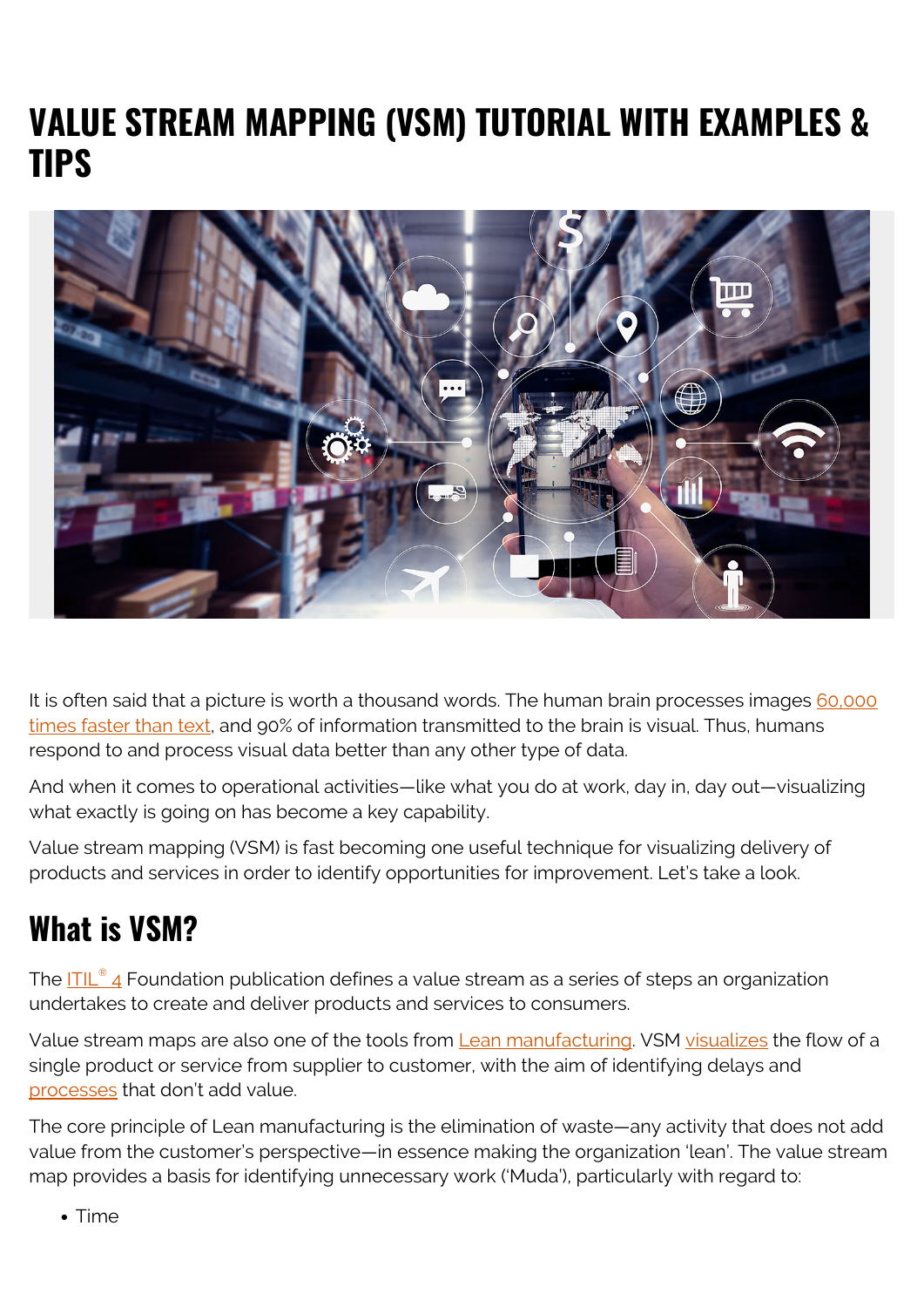- Materials
- Processing activities

Lean thinking begins with one simple aspect: identifying value. This is the core objective of Lean management. But, without a clear picture of how you deliver value today, you can't improve your value-creation process.

VSM provides that clarity for us by charting the flow of work through the different steps involved in the development/delivery of a product or service.

- **Flow is 'good'** when work moves steadily and predictably in relation to customer demand and supplier capacity.
- **Flow is 'bad'** when work starts and stops erratically and frequently.

By visualizing flow, VSM helps organizations move from bad to good through improvements in productivity and reduction in waste—leading to value creation for both you, as the supplier, and your customers.

*(Learn about other mapping visualization approaches, like [Wardley Value Chain Mapping](https://blogs.bmc.com/blogs/wardley-value-chain-mapping/), [BPMN,](https://blogs.bmc.com/blogs/bpmn-business-process-modeling-notation/) and [Business Capability Mapping](https://blogs.bmc.com/blogs/business-capability-mapping/), to improve company processes.)*

#### **Who uses VSM?**

While VSM origins are in the manufacturing sector, the concepts apply to any [product or service](https://blogs.bmc.com/blogs/itil-service-delivery/) [delivery framework,](https://blogs.bmc.com/blogs/itil-service-delivery/) including:

- Logistics
- [Software development](https://blogs.bmc.com/blogs/sdlc-software-development-lifecycle/)
- [Healthcare](https://blogs.bmc.com/blogs/transcendent-customer-experience-for-healthcare/)
- Government services

# **Basics of VSM notation**

The below diagram is a basic example of a value stream map applied to a fast-food delivery restaurant: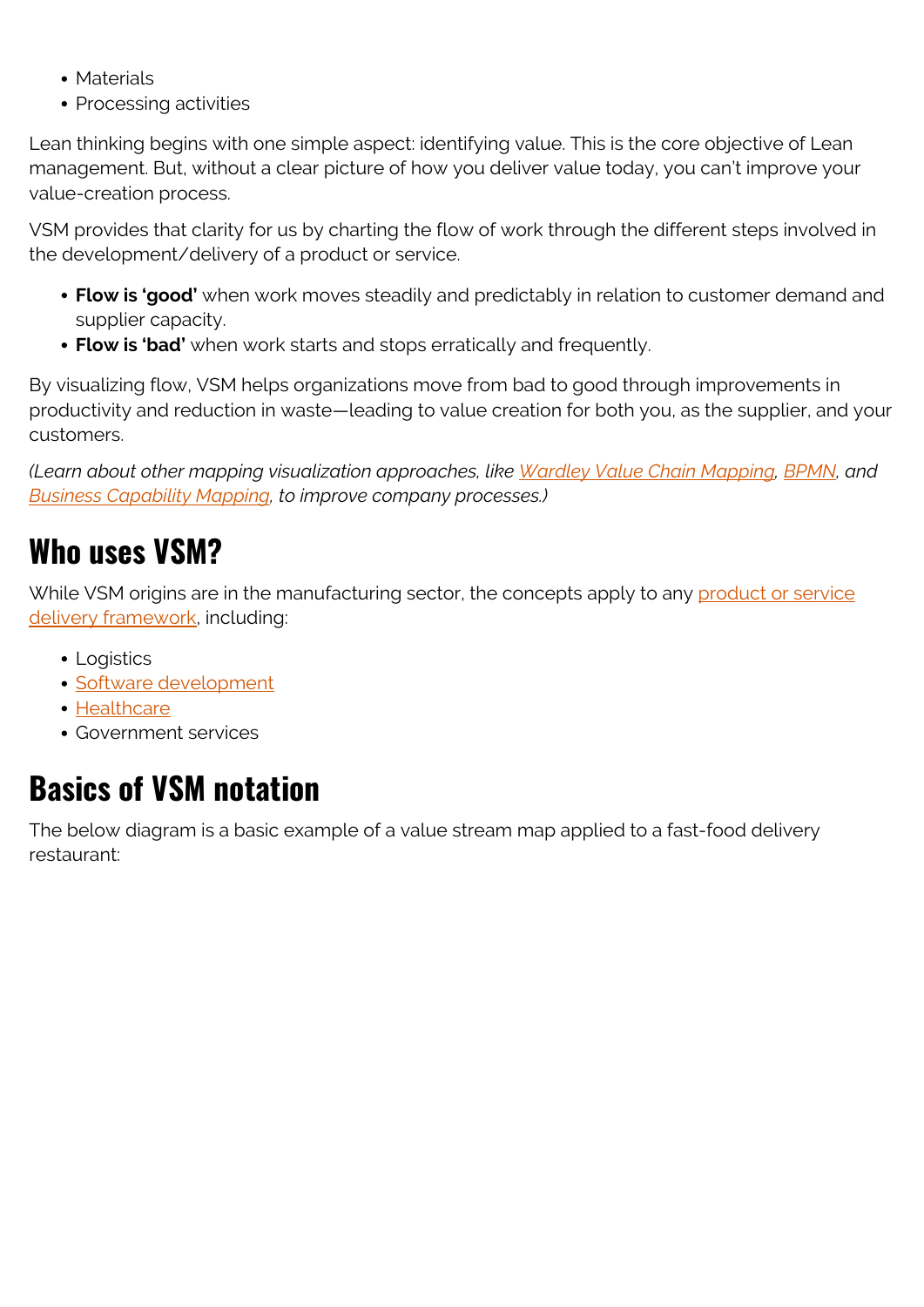

Take a look at the diagram. You'll see that a value stream map is a unique flow chart that uses special symbols to visualize flow of product materials. VSM breaks down the different steps and provides information related to that step based on:

- Time
- Quantity
- Quality
- Other relevant metrics

A basic overview of symbols used in VSM as defined in [Lean](https://www.allaboutlean.com/vsm-symbols/) include:

- Symbols representing **customer and supplier**, in the upper corners, look something like a warehouse.
- Symbols representing **activities** identify the main process steps, with a spot to indicate how many participants are needed. In our example, preparing food involves 3 participants, while the other steps require only 1 person.
- The data boxes represent **information** about the flow at each process step. In our example, we have included the following:
	- Process time (PT): The time one product spends in a process step.
	- Cycle time (CT): The time between two products coming out of the process step.
	- Availability (A): The percentage uptime for the activity equipment.
- Two symbols represent **flow direction**. The thick, black-and-white arrows represent a push or move from one process step to another. The thin-line arrows represent information flow, both manual and electronic.
- The red triangles represent **stored inventory**, which includes any products/materials that are stopped and waiting for processing. This is different from products being worked on. The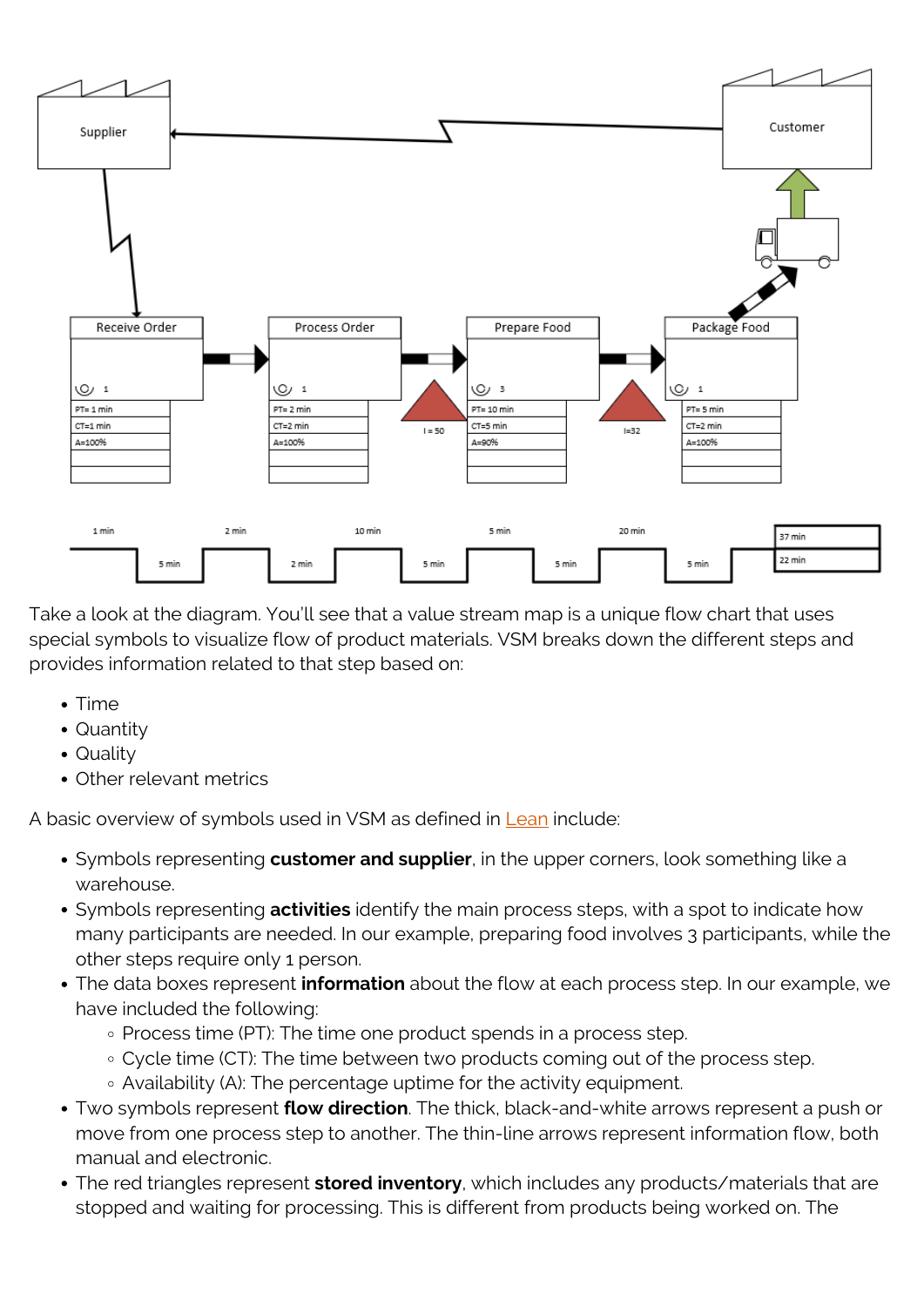stored inventory can reveal wastes such as delays and overproduction.

- At the bottom, an up-down line represents the **timeline**.
	- The upper step denotes useful processing time.
	- The lower step indicates useless processing time, such as waiting and delays.
	- The total times are summed at the end, to the right.

### **Creating a value stream map**

It is clear that drawing value stream maps is a specialist skill. For some organizations, the basics might be enough. For more complex value streams there would be need for higher levels of knowledge.

- At the start, a whiteboard and markers might be enough to put together a decent value stream.
- Beyond that, mapping software might be required to manage icons and data.
- At the very top, the most complex, you would need automated tools that automatically collect and process data from the equipment being used.

### **Steps in mapping value streams**

VSM brings together different stakeholders in the entire product creation/delivery lifecycle to perform two key tasks:

- 1. Plot the current state.
- 2. Identify an agreed future state where the lifecycle is optimized through the implementation of improvement initiatives that target reduction/elimination of delays and non-value adding activities.

Ideally the stakeholders should hold the exercise exactly at the point where the activities take place in order to get a first-hand view of the activities. (This is called '[gemba](https://insights.btoes.com/resources/what-is-going-to-gemba-lean-kaizen-definition-introduction)'—the real place). They also need to have access to data that supports the different activities, with regard to timelines and inventory.

The steps involved in creating a value stream map can be summarized as follows: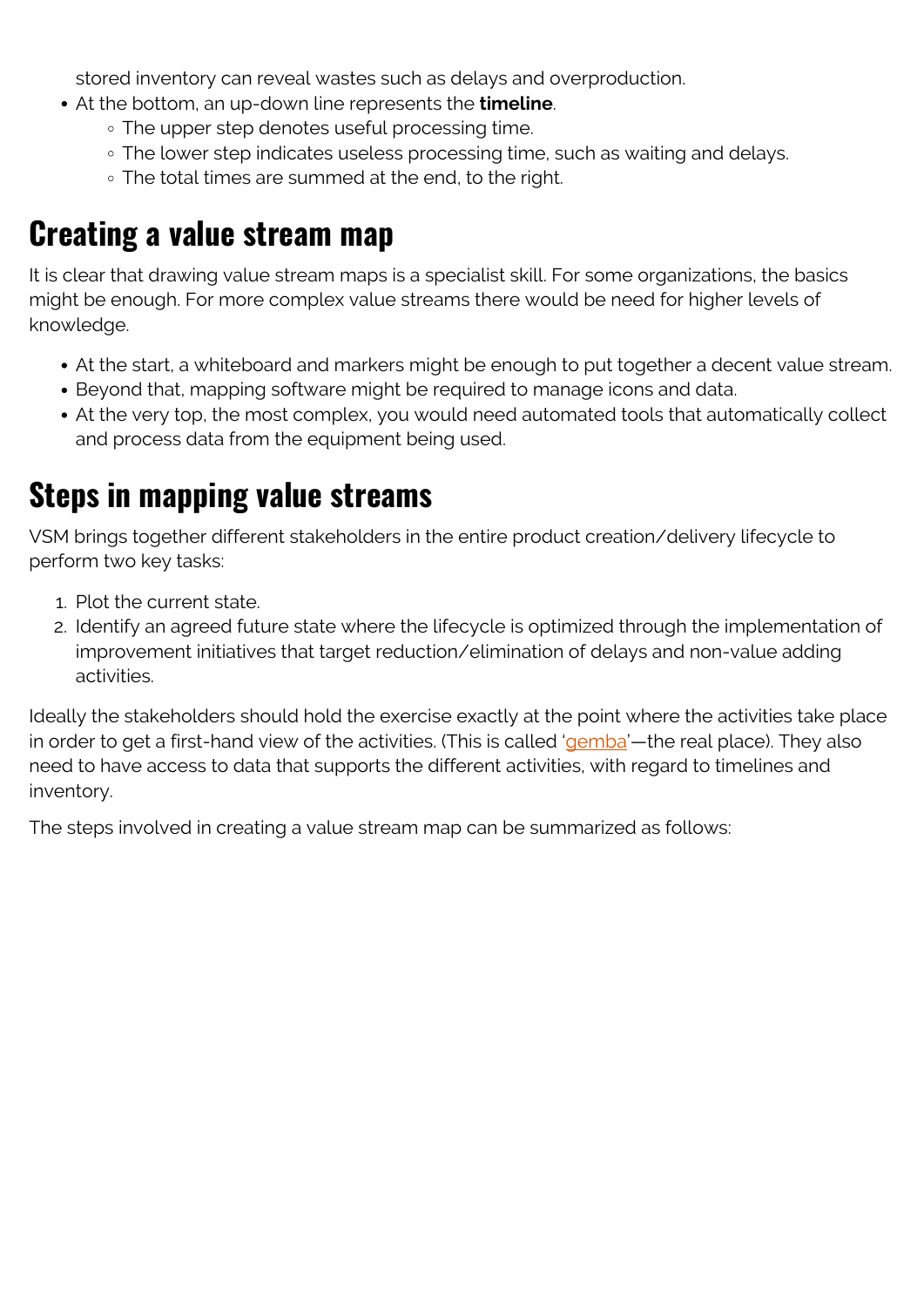# hmc

#### **Value Stream Mapping**

Steps in the VSM process



# **Limitations of value stream mapping**

For structured and standardized activities, VSM is perfect in identifying bottlenecks and sources of inefficiencies.

However, some activities are complex and heuristic in nature, requiring creativity, problem solving, and use of different elements at different times. These types of tasks are notoriously tricky to map.

VSM might not be the best tool for process activities where time, materials, and participants are highly variable. You might also struggle to map value streams when:

- You lack the knowledge required for mapping
- You don't have the right configuration of automated systems to collect the related data.
- Your company culture has minimal knowledge sharing across functional siloes

In summary, it can be incredibly difficult to gain the kind of actionable insights an enterprise requires in order to make operational improvements.

VSM can help achieve significant visibility in product delivery activities, which supports value creation through the identification of improvement opportunities that enhance efficiency and effectiveness.